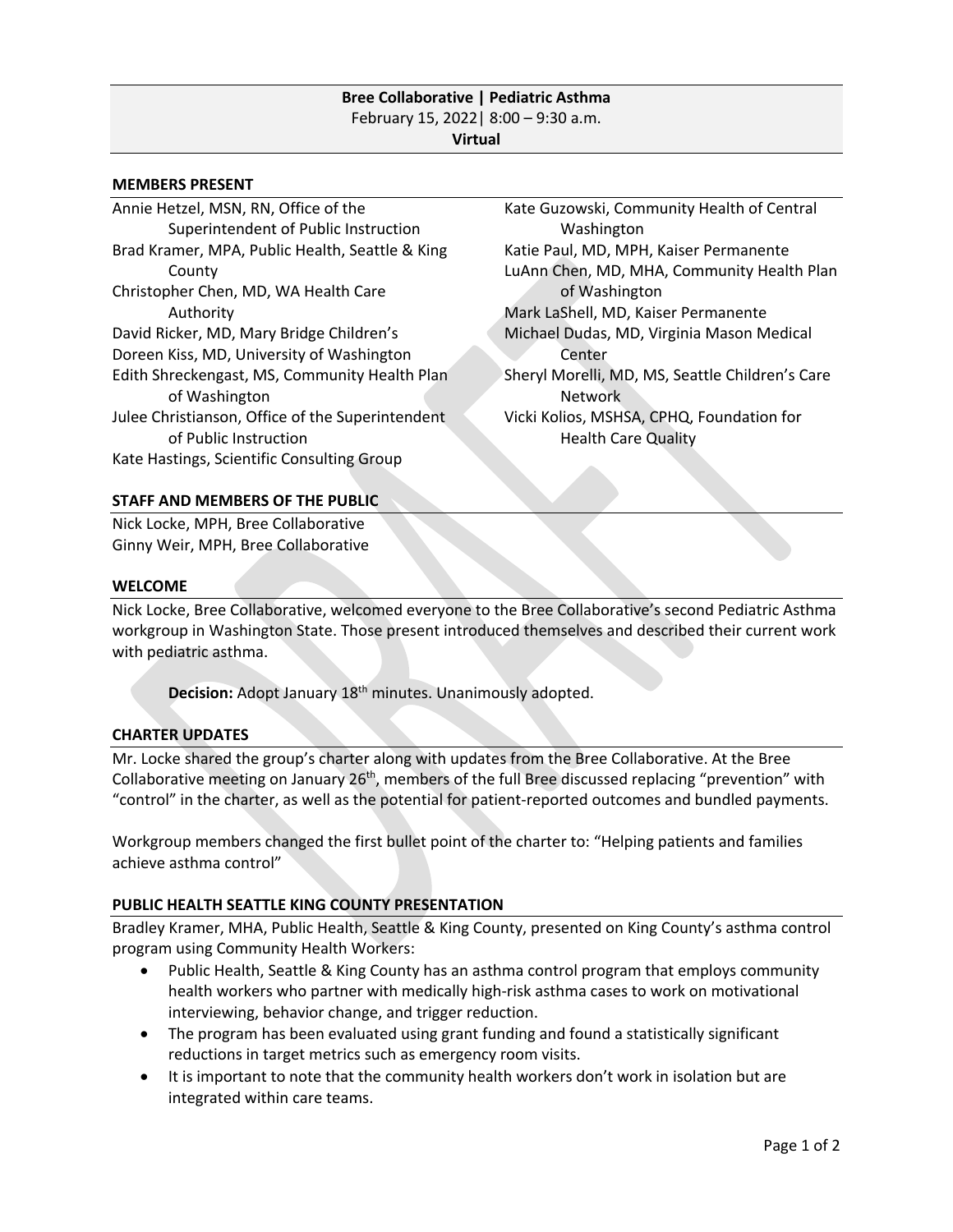Workgroup members discussed the presentation and how we can adopt the learning to our recommendations:

- Cost of intervention/Money Save: Return on Investment (ROI) studies demonstrate \$1.9 dollars saved for every dollar spent on the intervention.
- Scaling up/Expanding: The goal is to contract out to community health workers from the community, but there are issues getting funding for this community work.
- Funding: there is a budget proviso in the WA legislative cycle right now to provide funding to interventions like this
- Community Health Worker Integration with Primary Care: There are still ongoing debates about how CHWs are used in healthcare settings, including concerns about scope of practice (taking vital signs) and whether CHWs can be effective in multiple service lines at once (such as merging diabetes management and asthma control)
- Automated Referrals: There is an opportunity to expand these interventions beyond NextGen/Epic EHR systems and into systems that can be accessed by the community, like UniteUs. Also, an opportunity for better automated workflows that don't require a referral from a doctor.
- New Opportunities: Telehealth has expanded access for community health workers.
- Equity: Building trust is an important part of these interventions, but we don't want to medicalize community interventions. We need to be mindful of community autonomy and provide compensation for the work we expect from communities.

In addition, workgroup members from primary care and from the Office of the Superintendent of Public Instruction discussed their perspective about working with communities.

- Primary care offices may utilize health navigators or care coordinators, but the biggest barrier is funding. Often pediatric nurses or other specialists will end up providing unfunded work. Additionally, automated EHRs that streamline referrals to community health workers or other resources would help relieve provider burden.
- School-based programs often identify students who are undiagnosed, or students with asthma but without inhalers or other necessary resources. More students miss school for asthma than for any other reason. Schools want to figure out the communication piece between the community and the health care system overall and how to make a common care plan.

# **CURRENT BARRIERS AND GOALS**

Mr. Locke invited workgroup members to list how the final recommendations could be useful for their network as a way of refining the focus areas and goals. Workgroup members discussed:

- Funding for asthma supports not delivered in a clinical setting.
- Disseminating checklists/templates among clinics to simplify workflows and direct resources where they need to go across EHR systems.
- Improving communication between healthcare, community-based organizations, and schools.
- Bundled payment for asthma -> or at least an examination of possible payment mechanisms for asthma control.
- Increasing access to community health workers and resources for community interventions.
- Following-up on cases after community interventions to ensure long-term asthma control.